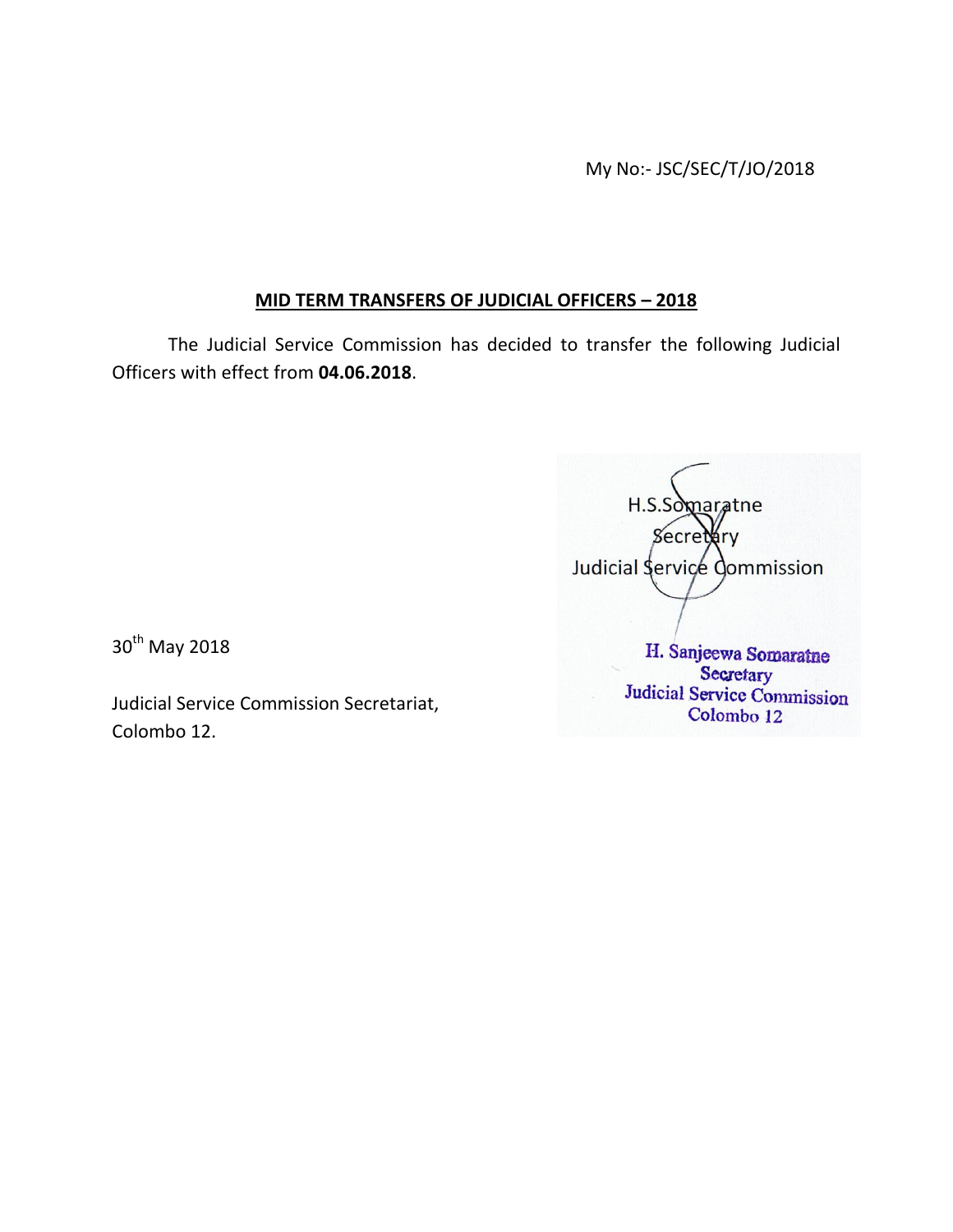|    | <b>Name</b>                 | <b>Present Designation</b><br>and Station | Transferred w.e.f.<br>04.06.2018 as |
|----|-----------------------------|-------------------------------------------|-------------------------------------|
| 01 | Mr.M.A.A.Anawaratne         | Supernumerary                             | DJ/Gampaha                          |
|    |                             | Addl.Mag./Colombo                         |                                     |
| 02 | Mr.R.P.D.P.P.Ratnayake      | ADJ/Colombo                               | DJ/Colombo                          |
| 03 | Mr.K.D.L.S.Kumara           | DJ/Matugama                               | DJ/Panadura                         |
| 04 | Mr.W.K.D.Wijeratne          | ADJ/Moratuwa                              | DJ/Moratuwa                         |
| 05 | Mrs.A.T.N.Fernando          | DJ/Negombo                                | ADJ/Colombo                         |
| 06 | Mr.A.M.A.W.Kumara           | Supernumerary                             | ADJ/Moratuwa                        |
|    |                             | Addl.Mag./Colombo                         |                                     |
| 07 | Mr.R.L.Godawela             | DJ/Panadura                               | ADJ/Colombo                         |
| 08 | Miss.S.H.M.N.Lakmali        | ADJ/Negombo                               | ADJ/Colombo                         |
| 09 | Miss.W.D.Wimalasiri         | ADJ/Colombo                               | DJ/Negombo                          |
| 10 | Mr.M.Wijeweera              | DJ/Tangalle                               | DJ/Homagama                         |
| 11 | Mr.T.M.C.S.Gunasekara       | DJ/Bandarawela                            | DJ/Horana                           |
| 12 | Mr.R.M.S.B.Chandrasiri      | Addl.Mag./Colombo                         | Mag./Wattala                        |
| 13 | Mrs.P.Paranagamage          | Mag./Wattala                              | ADJ/Gampaha                         |
| 14 | Mr.A.M.N.P.Amarasinghe      | ADJ/Gampaha                               | DJ/Attanagalla                      |
| 15 | Mr.S.S.K.Vithana            | ADJ/Avissawella                           | ADJ/Colombo                         |
| 16 | Mrs.N.H.D.C.N.Dias          | DJ/Hingurakgoda                           | DJ/Avissawella                      |
| 17 | Mrs.W.D.C.Wijebandara       | Addl.Mag./Colombo                         | Mag./Nugegoda                       |
| 18 | Mr.Y.R.B.Nelundeniya        | Mag./Nugegoda                             | Addl.Mag./Colombo                   |
| 19 | Mr.U.S.Kalansooriya         | Addl.Mag./Kandy                           | DJ/Teldeniya                        |
| 20 | Mr.R.B.M.D.R.Weligodapitiya | Addl.Mag./Colombo                         | Addl.Mag./Nugegoda                  |
| 21 | Miss.H.M.B.R.Wijeratne      | Mag./Kalutara                             | DJ/Matugama                         |
| 22 | Mr.C.S.Edirimanne           | Addl.Mag./Kalutara                        | Mag./Kalutara                       |
| 23 | Mr.G.L.Kannangara           | Addl.Mag./Gampaha                         | ADJ/Negombo                         |
| 24 | Mr.M.H.Fareekdeen           | DJ/Teldeniya                              | Addl.Mag./Kandy                     |
| 25 | Mr.K.K.D.L.Perera           | ADJ/Attanagalla                           | DJ/Embilipitiya                     |
| 26 | Mr.K.C.A.Samaradevakara     | DJ/Wellawaya                              | Supernumerary                       |
|    |                             |                                           | Addl.Mag./Colombo                   |
| 27 | Mr.J.T.Kekirideniya         | DJ/Embilipitiya                           | ADJ/Avissawella                     |
| 28 | Mr.I.N.N.Kumarage           | DJ/Polonnaruwa                            | Addl.Mag./Colombo                   |
| 29 | Mrs.G.H.K.N.Silva           | DJ/Nikaweratiya                           | Addl.Mag./Colombo                   |
| 30 | Mr.D.M.S.Karunaratne        | DJ/Hambantota                             | Addl.Mag./Gampaha                   |
| 31 | Mrs.M.N.Nanayakkara         | DJ/Walasmulla                             | Addl.Mag./Kalutara                  |
| 32 | Mrs.L.K.Dharmakeerthi       | ADJ/Polonnaruwa                           | Mag./Naula                          |
| 33 | Mrs.R.W.R.G.T.U.Rajapakse   | DJ/Tissamaharama                          | ADJ/Attanagalla                     |
| 34 | Mr.M.A.R.Suranga            | Mag./Naula                                | DJ/Walasmulla                       |
| 35 | Mr.M.A.H.D.Ratnayake        | Addl.Mag./Anuradhapura                    | DJ/Polonnaruwa                      |

## **MID TERM TRANSFERS OF JUDICIAL OFFICERS – 2018**